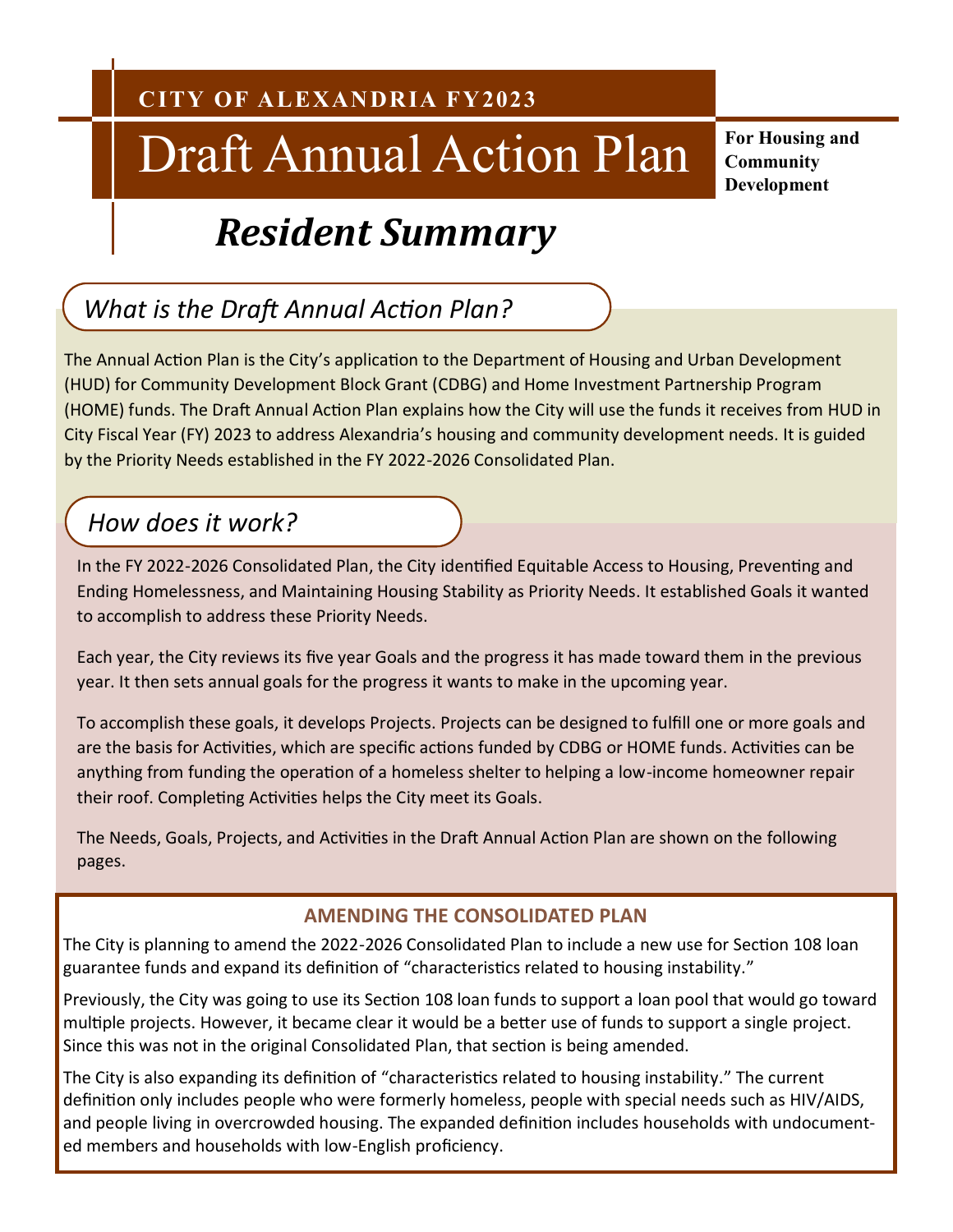## Equitable Access to Housing

#### *Ensuring every Alexandria resident can access and afford housing that fits their needs*

## **HOUSING** AFFORDABILITY

Housing should be affordable to renter households at all income levels and homeownership should be attainable to moderate income households.

### **CREATE AFFORDABLE RENTAL HOUSING**

The Housing Opportunities Fund supports the development of affordable rental housing. It provides funds to developers for activities such as acquisition, rehabilitation, predevelopment, development, and construction for affordable rental housing projects.

**FY 2023 Goal: 36 Homeownership Units and 3 Rental Units**

### **HOMEOWNERSHIP ASSISTANCE**

The Flexible Homeownership Assistance Program provides down payment and closing cost assistance to qualified low- and moderate-income firsttime homebuyers who live or work in Alexandria. The homes are resalerestricted to other qualified buyers to maintain their affordability.

#### **FY 2023 Goal: 8 New Homeowners Assisted**

#### **ALEXANDRIA NEIGHBORHOOD STABILIZATION PROGRAM**

The Alexandria Neighborhood Stabilization Program purchases homes as short sales and foreclosures, repairs and improves them, and sells them at a reduced cost to qualified first-time homebuyers as part of the Flexible Homeownership Assistance Program.

## HOUSING ACCESSIBILITY

No one should experience housing discrimination because of membership in a protected class

## **FAIR HOUSING**

The Office of Housing conducts yearly Fair Housing Testing to ensure housing providers are not discriminating against housing consumers. It also investigates Fair Housing violations and educates housing consumers and providers about Fair Housing requirements

**FY 2023 Goal: 1 round of Fair Housing Testing**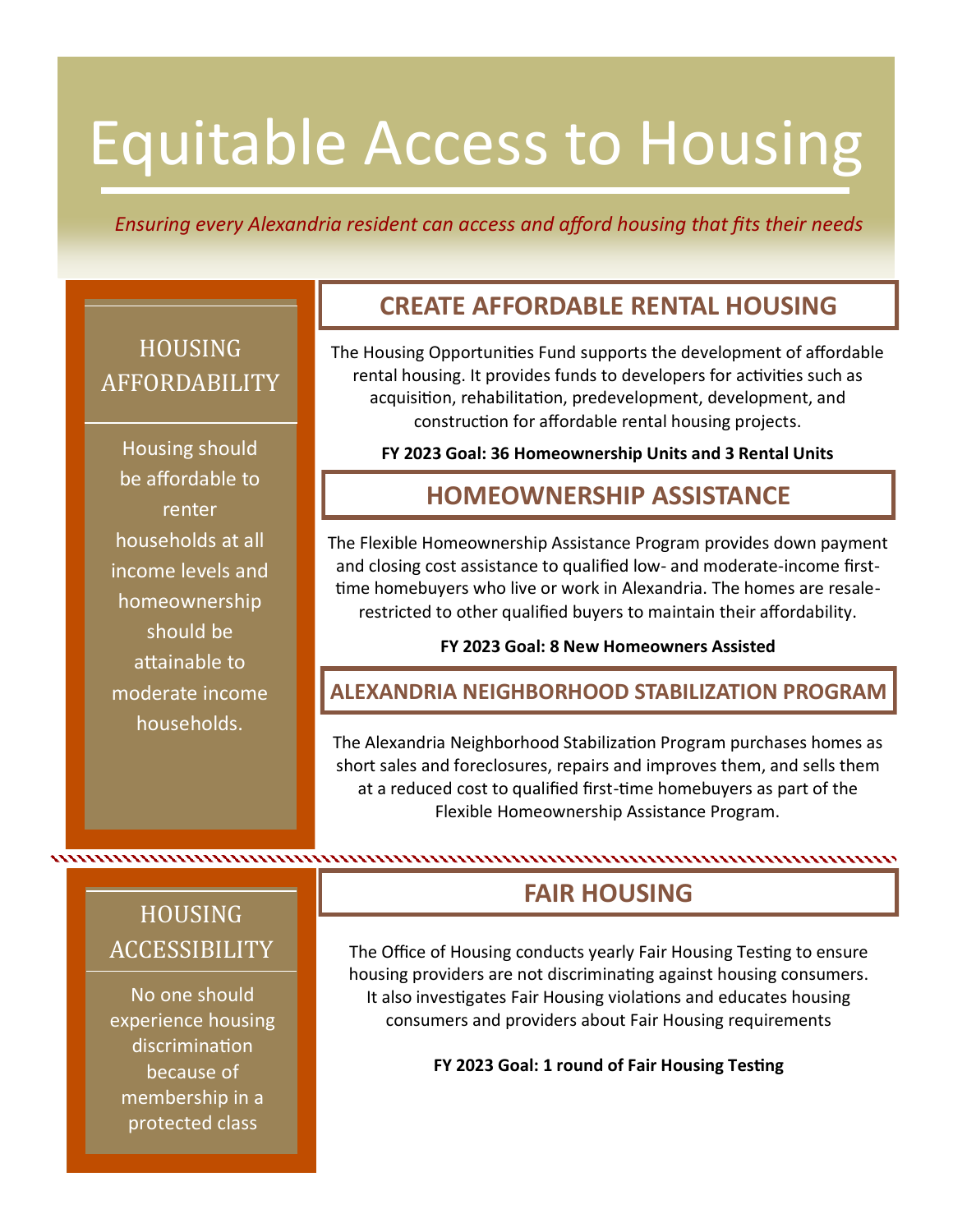## Prevent and End Homelessness

*Providing shelter to every Alexandrian and giving them access to supportive services and a safe, stable home*

## **EVICTION PREVENTION**

Using federal funding from the American Rescue Plan Act (ARPA), the Eviction Prevention Team will assist Alexandria residents at risk of eviction access state Rent Relief Programs, navigate the eviction process, find other housing resources to help keep them in their current homes or find housing they can afford.

#### **FY 2023 Goal: 600 Households Assisted**

### **REHOUSING**

The Transitional Assistance Program helps households at risk of homelessness pay security deposits and first month's rent so they can move into permanent, stable housing.

#### **FY 2023 Goal: 150 Persons Assisted**

## HOMELESSNESS PREVENTION

Households at risk of homelessness should be supported so they can remain in their current homes or quickly be placed in new stable housing.

### **WINTER SHELTER**

From November 1 to April 15, the Winter Shelter Program provides overnight shelter to unhoused people in Alexandria, as well as workshops and linkages to community services. The Winter Shelter Program is administered by Carpenter's Shelter.

**FY 2023 Goal: 200 Persons Sheltered**

## **HOMELESS SERVICES**

Unhoused persons should have access to shelter and services that will help them achieve permanent housing.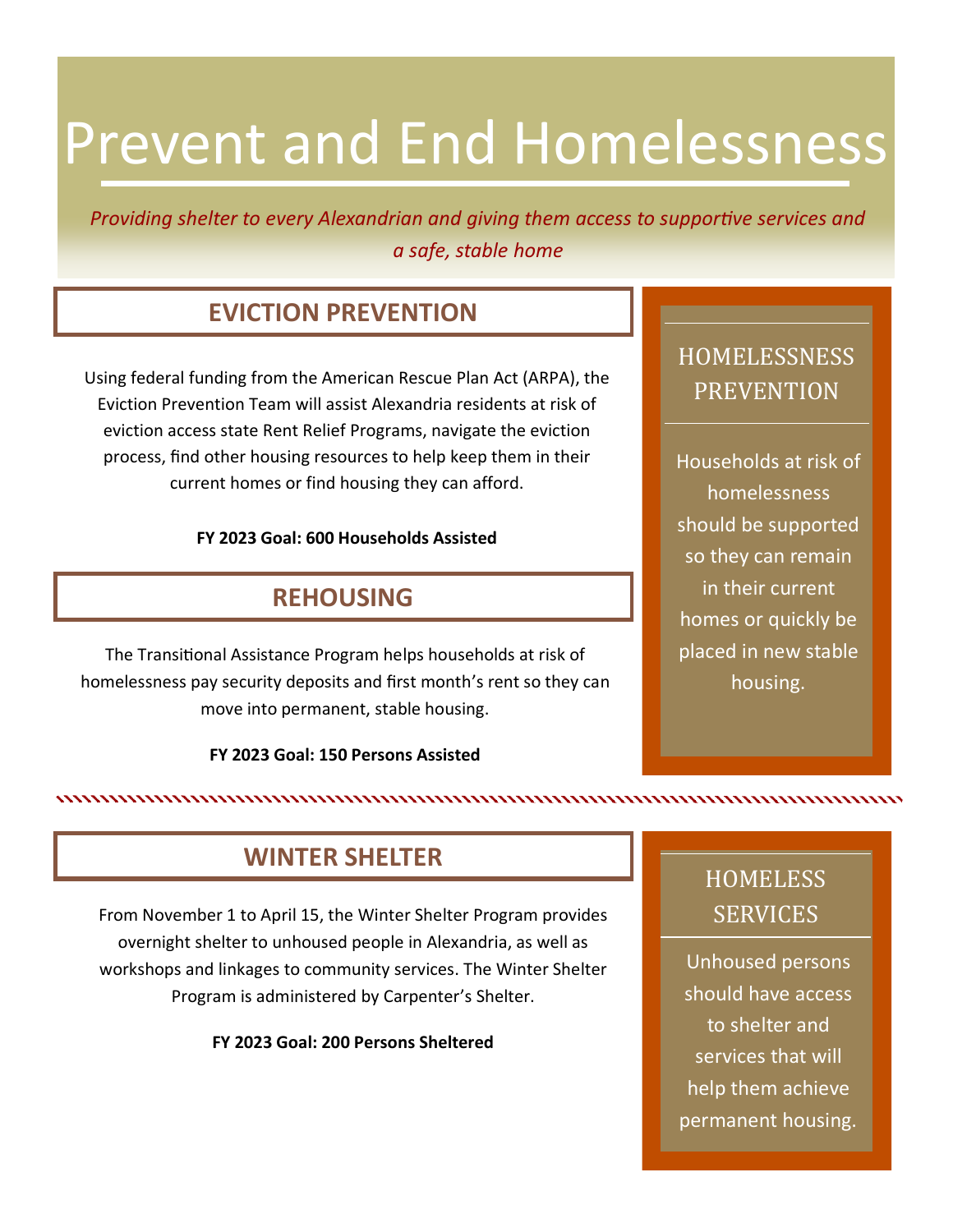# Maintain Housing Stability

*Keeping low- and moderate-income Alexandrians in their homes*

## SUPPORT LOW-INCOME RENTERS

Low-income renters should receive services that will help them stay in their homes.

## **LOW-INCOME RENTER SUPPORT**

The Rental Property Rehabilitation Program will provide no-interest deferred loans to owners of non-profit affordable rental properties to rehabilitate common areas and building infrastructure, extending the usable life of the property.

**FY 2023 Goal: 149 Renters Assisted**

### **DISABLED RENTER SUPPORT**

The Rental Accessibility Modification Program (RAMP) funds the modification of rental units for low-income tenants with disabilities. These modifications can include installing grab bars, replacing bathtubs with walk-ins showers, and adding ramps.

**FY 2023 Goal: 2 rental units modified**

## SUPPORT LOW-INCOME **HOMEOWNERS**

Low-income homeowners should receive services that will help them stay in their homes.

## **REHABILITATE OLDER HOMES**

The Home Rehabilitation Loan Program helps low-income homeowners make repairs to their homes, extend the usable life of the property, and add accessibility features. It provides no-interest loans to pay for construction-related costs. The loans are not due until the property is sold.

**FY 2023 Goal: 8 homes rehabilitated**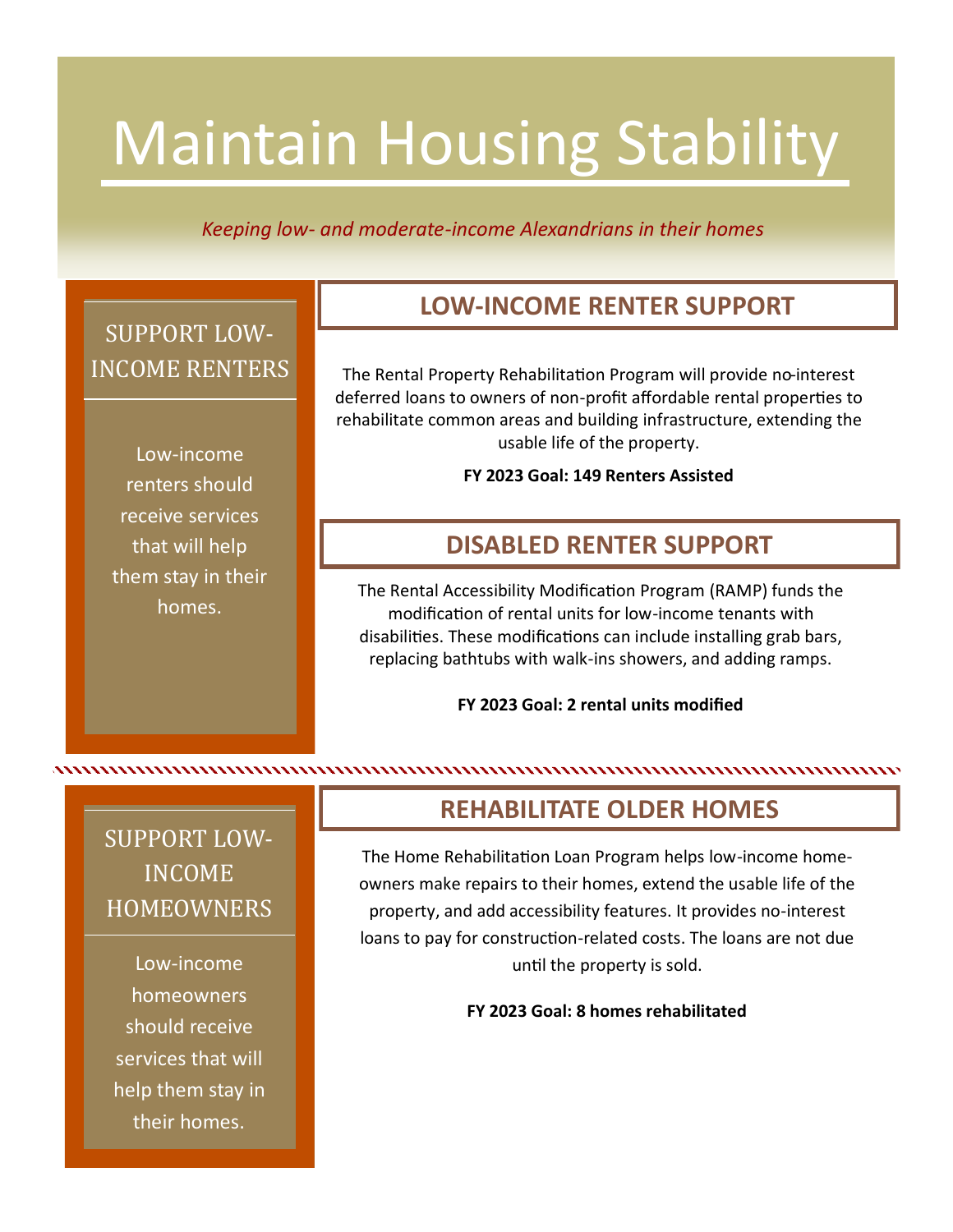# FY 2023 Draft Annual Plan

*Activities to be undertaken in FY 2023, funding amounts, and performance goals*

| Program                                                                                                   | Proposed FY 2023 Federal<br><b>Funding</b>                                           | <b>FY 2023</b><br><b>Performance</b><br><b>Measure</b> |
|-----------------------------------------------------------------------------------------------------------|--------------------------------------------------------------------------------------|--------------------------------------------------------|
| <b>Equitable Access to Housing</b>                                                                        |                                                                                      |                                                        |
| <b>Housing Opportunities Fund (HOF)</b>                                                                   | \$723,150 (New HOME-\$578,520<br>HOME Match-\$144,630)                               | 36 Homeownership Units<br><b>3 Rental Units</b>        |
| <b>Flexible Homeownership Assistance Program</b>                                                          | \$300,000 (HOME Program Income -<br>\$250,000 CDBG Program Income -<br>\$50,000)     | 8 New Homeowners                                       |
| <b>Alexandria Neighborhood Stabilization Program</b>                                                      | HOME funding revolves within the<br>program.                                         | <b>4 New Homeowners</b><br>(counted in FHAP total)     |
| <b>Fair Housing Testing</b>                                                                               | \$28,810 (New CDBG)                                                                  | One Round of Testing                                   |
| <b>Prevent and End Homelessness</b>                                                                       |                                                                                      |                                                        |
| <b>Eviction Prevention</b>                                                                                | \$500,000 (ARPA)                                                                     | 600 Households Assisted                                |
| <b>Transitional Assistance Program</b>                                                                    | \$50,000 (New CDBG)                                                                  | 150 People Assisted                                    |
| <b>Winter Shelter</b>                                                                                     | \$20,000 (New CDBG)                                                                  | 200 People Sheltered                                   |
| <b>Maintain Housing Stability</b>                                                                         |                                                                                      |                                                        |
| <b>Rental Accessibility Modification Program</b>                                                          | \$57,500 (New CDBG)                                                                  | 2 Units Modified                                       |
| <b>Rental Property Rehabilitation Program</b>                                                             | \$700,000 (CDBG Carryover)                                                           | 149 Renters Assisted                                   |
| <b>Home Rehabilitation Loan Program</b>                                                                   | \$1.5M (New CDBG - \$899,309;<br>Program Income - \$325,000;<br>Carryover-\$360,000) | 8 Homes Rehabilitated                                  |
| <b>Program Administration (staff costs to manage,</b><br>monitor, and track use of federal program funds) | \$242,843 (New CDBG - \$193,325;<br>New HOME - \$49,518)                             | n/a                                                    |

#### **SECTION 108 LOAN FUNDS**

The Section 108 loan program allows CDBG and HOME grantees to supplement local loan funds to support community development, economic development, and housing projects in their jurisdictions. The City plans to borrow up to \$5,865,035 to support the creation of deeply affordable units in Arlandria. The loans will be repaid with proceeds from the project, with the City providing a guarantee of its future CDBG allocations in case of default. Until the project has stabilized and is producing cash flow, the City will subsidize the interest on the loan using CDBG funds.